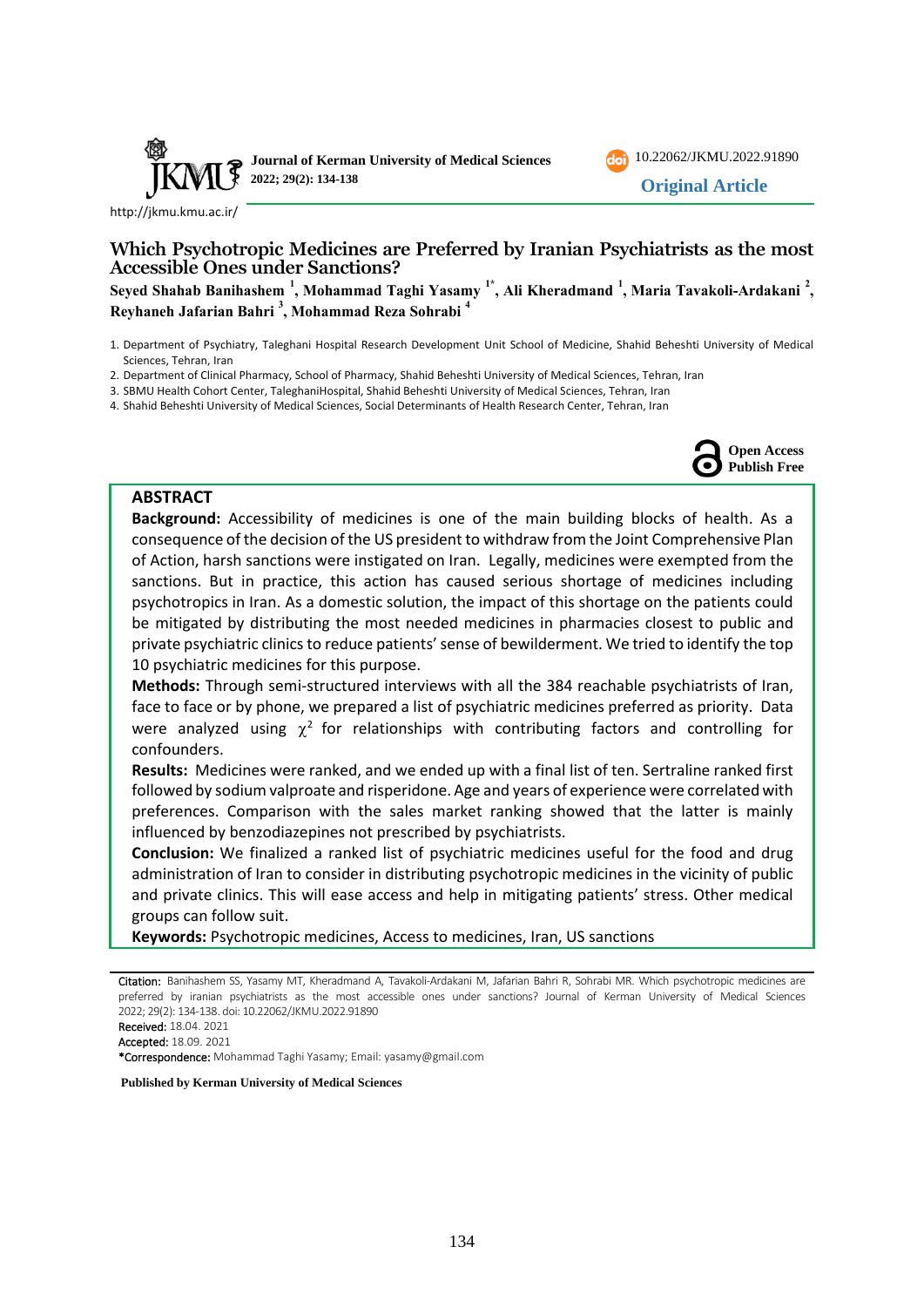### **Introduction**

ccess to essential medicines is one of the six building blocks of health systems (1). Psychotropic medicines are widely used in the treatment of most psychiatric disorders in Iran. The recent upsurge of interest and skill development in community-based psycho-social interventions and psychotherapy for people with psychiatric conditions in Iran is shifting services towards a more comprehensive approach; but, it has not yet led to a decrease in the high demand for medicines (2). According to psychiatrists, pharmacists, patients and family organizations, a shortage of psychotropic medicines due to sanctions has created problems for both accessibility and affordability of these medicines (3-6).  $A$ <sup>s</sup>

Since about two years ago, after the unilaterally withdrew of the US president from the Joint Comprehensive Plan of Action (JCPOA) and imposed sanctions on Iran, a shortage of medicines took place as a consequence. Formally, American sanctions were not supposed to cover food and medicines. However, the shortage of medicines happened in real life (5,7). Formally, according to Mr. Brian Hook, the special representative for Iran, "The United States exempts medicine and medical devices from US sanctions" (Us Department of Treasury, BBC 2019). However, BBC quotes from Mr. Richard Nephew, an expert in US Sanctions: "The problem is that you need to find banks willing to keep open the business lines and compliance functions to process those transactions…Often, they're seen as not worth the headache…" (8). Human Rights Watch has criticized US government accordingly (9).

Though Iran has been manufacturing most of the required essential medicines including psychotropics, there is a small but important proportion of medicines imported from other countries. Iran is also in need of some important ingredients of medicines for the production of generic medicines. Another important impact of sanctions on medicines has been the economic downturn as a consequence of sanctions on oil export; hence impacting the national funds and availability of imported ingredients and medicines as a consequence.

About half a dozen million patients in Iran suffering from non-communicable diseases had been deprived of their required medicines due to sanctions even before JCPOA (10,11). The present sanctions are even tighter than those before JCPOA (12). The shortage reportedly affected at least 57 medicines in one way or the other (5). Psychotropic medicines have not been an exception. Shortage of medicines creates problems for people with psychiatric disorders too. For most patients, it becomes a real challenge to find a pharmacy that can offer all the prescribed items. For a person with mental illness, limited resources for transportation costs and his already distressed emotions and commonly challenged concentration, this could give rise to even more intensified feelings of uncertainty and bewildering. In addition, provision of medicines for mental disorders is very important as sudden withdrawal alone may lead to harmful and annoying side effects in addition to relapse of the illness itself (12). Last year a formal letter by the president of Iranian Psychiatric association to the Minister of Health and an open petition to the same authority by a high number of Iranian psychiatrists explained the shortage of a number of psychiatric medicines and asked for solutions (13).

Because of the shortage of psychotropic medicines, their availability is not consistent and changing such medicines for the patients is not either easy or professional. Often, some medicines are available in some pharmacies while absent in others. Though the MOH created an electronic system and phone lines to make the geographic localization of available medicines easier, not all patients are aware or able to make use of such facilities; and when they are, the long distance with the pharmacy becomes an important problem.

It would then be helpful to have the most needed psychotropic medicines in the shortest distance form outpatient clinics, public or private. As a first step, we need to identify the most needed medications so that, the distribution systems could adapt their plans to make them more accessible for those in need and reduce their bewilderment and apprehension.

## **Material and Method**

This was a survey based on prospective data collection from Iranian psychiatrists. Through convenience sampling, we collected data from psychiatrists who attended scientific and professional gatherings from  $18<sup>th</sup>$  to  $21<sup>st</sup>$  October 2018 and all other psychiatrists available in the contact list of Iranian Psychiatric Association reachable through their phones. Overall, we were able to collect data from 384 psychiatrists. Non-response rate was calculated for those who were contacted but did not cooperate. This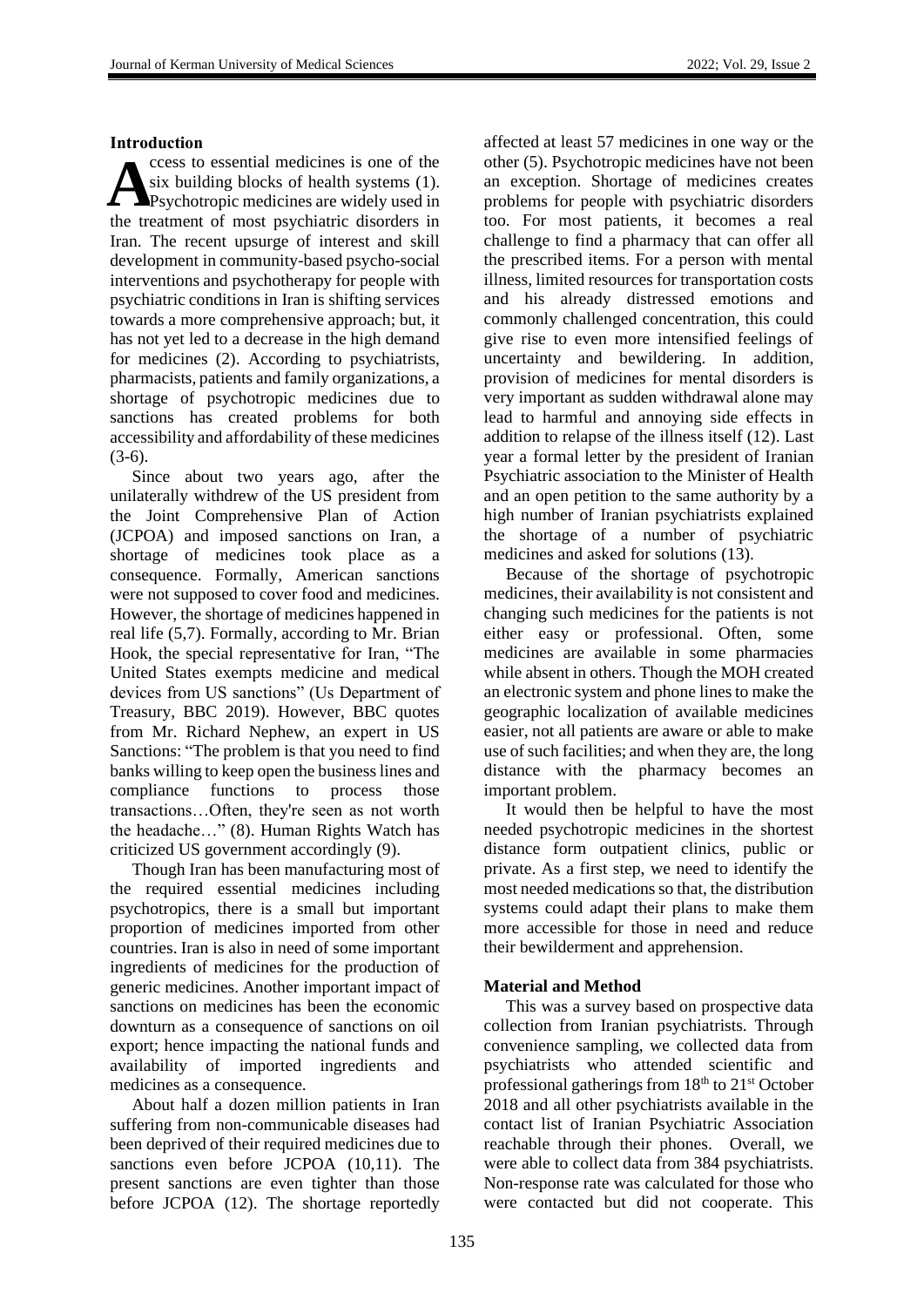reached up to 15 persons (3.9%). Those with wrong or silent phone numbers were not counted as non-responders. Though the number of Iranian psychiatrists is estimated to be about 1800, only about 400 of them have been enrolled and are registered by the Iranian Psychiatric Association (IPA).

A questionnaire was developed by the researchers and semi structured interviews were conducted through face to face visits or telephone calls. Data collection was completed before Covid-19 Pandemic. The questionnaire included demographic variables in addition to the first five choices of psychiatric medicines. There were additional questions on different aspects of psychiatric services the participants were involved with.

#### **Statistical Analysis**

Data were analyzed through SPSS software. Correlation between data was analyzed using Chi-Square Test. Additional analysis to check

Table 1. Characteristics of the Iranian psychiatrists participating in the study

for possible confounding effects also used additional Chi-Square tests.

### **Results**

Most of the psychiatrists were under 50 years of age as summarized in table 1. Though in recent years the number of female psychiatry residents is exceeding the males, still the number of practicing male psychiatrists is higher. Most psychiatrists are working in the area of general psychiatry; and most of them are also involved in both outpatient and inpatient services.

Data indicates that the most demanded medicine by Iranian psychiatrists has been Sertraline (Table 2). Four of the top ten medicines were antidepressants, two were mood stabilizers and three were second generation antipsychotics which also work as mood stabilizers. Table 1 shows the ranking of medicines based on their demand by psychiatrists.

| Age (year)              | $\leq 30$  | $31-40$    | 41-50         | 51-60 | 61-70 | >70 | <b>Unknown</b> |
|-------------------------|------------|------------|---------------|-------|-------|-----|----------------|
| <b>Number</b>           | 11         | 113        | 116           | 61    | 19    | 8   | 56             |
| Per cent                | 2%         | 29%        | 30%           | 27%   | 5%    | 2%  | 15%            |
|                         | Female     | Male       |               |       |       |     |                |
| <b>Sex</b>              | 135        | 234        |               |       |       |     | 16             |
|                         | 35%        | 61%        |               |       |       |     | 4%             |
| Years of psychiatric    | ${\leq}10$ | $11 - 20$  | $21 - 30$     |       | $>30$ |     |                |
| practice                |            |            |               |       |       |     |                |
| <b>Number</b>           |            |            |               |       |       |     |                |
| Per cent                | 113        | 113        | 53            |       | 27    |     | $\mathbf{0}$   |
|                         | 29%        | 29%        | 15%           |       | 7%    |     | $\theta$       |
| Main field of work *    | General    | Child and  | Psychotherapy |       | Other |     |                |
|                         | Psychiatry | adolescent |               |       |       |     |                |
| <b>Number</b>           |            |            |               |       |       |     |                |
| Per cent                | 284        | 15         | 35            |       | 50    |     | $\mathbf{0}$   |
|                         | 74%        | 4%         | 9%            |       | 13%   |     | $\mathbf{0}$   |
| Involved with inpatient | Yes        | No         |               |       |       |     |                |
| treatment /care         | 239        | 84         |               |       |       |     | 61             |
|                         | 62%        | 22%        |               |       |       |     | 16%            |

\* A participant who did not choose any additional specific area of work was considered a general psychiatrist. *Other* includes: liaison psychiatry Fellowship, psychosexual, sleep, addiction, military, and geriatric psychiatry.

Na valproate ( $P= 0.009$ ) and Ritalin ( $P= 009$ ) had a significant inverse relationship with years of psychiatric practice. Age of psychiatrist did not show to be confounding this relationship (P>0.05). Ritalin was mostly demanded by

younger psychiatrists (p=0.002) and those specialized in child and adolescent psychiatry (P= 0.001). Prescription of citalopram and sertraline was more common by older psychiatrists.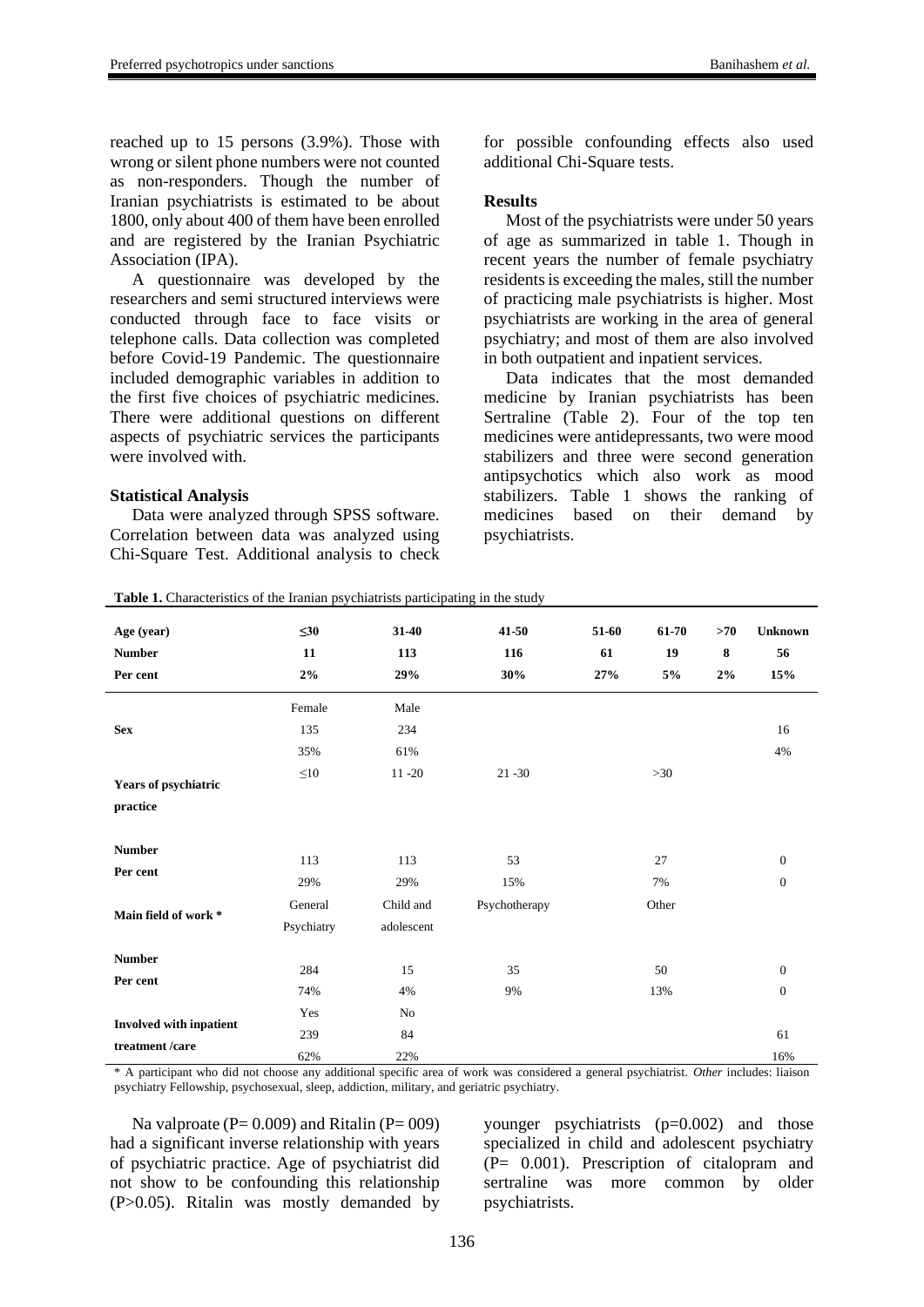|              | Drug name         | <b>Number</b> | Percent |
|--------------|-------------------|---------------|---------|
| 1            | Sertraline        | 215           | 56      |
| $\mathbf{2}$ | Na Valproate      | 200           | 52      |
| 3            | Risperidone       | 138           | 36      |
| 4            | Lithium carbonate | 137           | 35.6    |
| 5            | Citalopram        | 85            | 22.2    |
| 6            | Quetiapine        | 63            | 16.5    |
| 7            | Methylphenidate   | 62            | 16.1    |
| 8            | Olanzapine        | 56            | 14.6    |
| $9-1$        | Fluoxetine        | 53            | 13.7    |
| $9 - 2$      | Clonazepam        | 53            | 13.7    |
| 10           | Escitalopram      | 38            | 9.8     |

| <b>Table 2.</b> The frequency of the top 10 most demanded medicines by Iranian psychiatrists |  |
|----------------------------------------------------------------------------------------------|--|
|----------------------------------------------------------------------------------------------|--|

#### **Discussion**

Sertraline ranks first on the list of demand by Iranian psychiatrists. Iranian epidemiological studies also show that depression together with anxiety disorders are the most common mental disorders in Iran (14,15). Sertraline is also the most common psychotropic medicine prescribed in US (16). Preference of psychotropics by Iranian psychiatrists does not match the sales rank in the country (Table 3).

**Table 3.** Psychiatrists' preference rank compared with the sales rank in Iran

| Drug name                    | psychiatrists' preference rank | General sales rank in Iran * |
|------------------------------|--------------------------------|------------------------------|
| <b>Sertraline</b>            | 1                              | 8                            |
| <b>Valproate</b>             | $\overline{2}$                 | 9                            |
| <b>Risperidone</b>           | 3                              | >10                          |
| <b>Lithium carbonate</b>     | $\overline{4}$                 | >10                          |
| <b>Citalopram</b>            | 5                              | 7                            |
| Quetiapine                   | 6                              | >10                          |
| Methylphenidate              | 7                              | >10                          |
| <b>Olanzapine</b>            | 8                              | >10                          |
|                              | 9                              | >10                          |
| <b>Fluoxetine Clonazepam</b> |                                | 3                            |
| <b>Escitalopram</b>          | 10                             | >10                          |

\* Sales rank of psychotropics in this column are respectively methadone, alprazolam, chlordiazepoxide, Gabapentin, Buprenorphine, Citalopram, Sertraline, Na Valproate and Carbamazepine.

This discrepancy may be reflecting the fact that general practitioners and non-psychiatrist medical doctors also prescribe such medicines. In Iran trained GPs run almost 7500 methadone maintenance centers and that is why methadone ranks first on the list. However, it is worrying that the second medicine used in the country is alprazolam, an addictive benzodiazepine.

#### **Conclusions**

The present study identifies the most required psychotropic medicines that Iranian psychiatrists recommend to be available at their vicinity to reduce the bewilderment of the patients in a time of shortage because of the sanctions. It is possible that lack of local access to such

medicines might encourage patients to selfadminister prescription drugs from the black market which has been reflected in the sale market list, with a disturbing overconsumption of benzodiazepines. Health and political authorities should do their best at the international level to prevent the negative impact of sanctions on people's access to professional medicines. Local strategies for better geographical distribution of psychotropics can mitigate the impact of unjustified sanctions affecting everyday life of the ordinary people and patients.